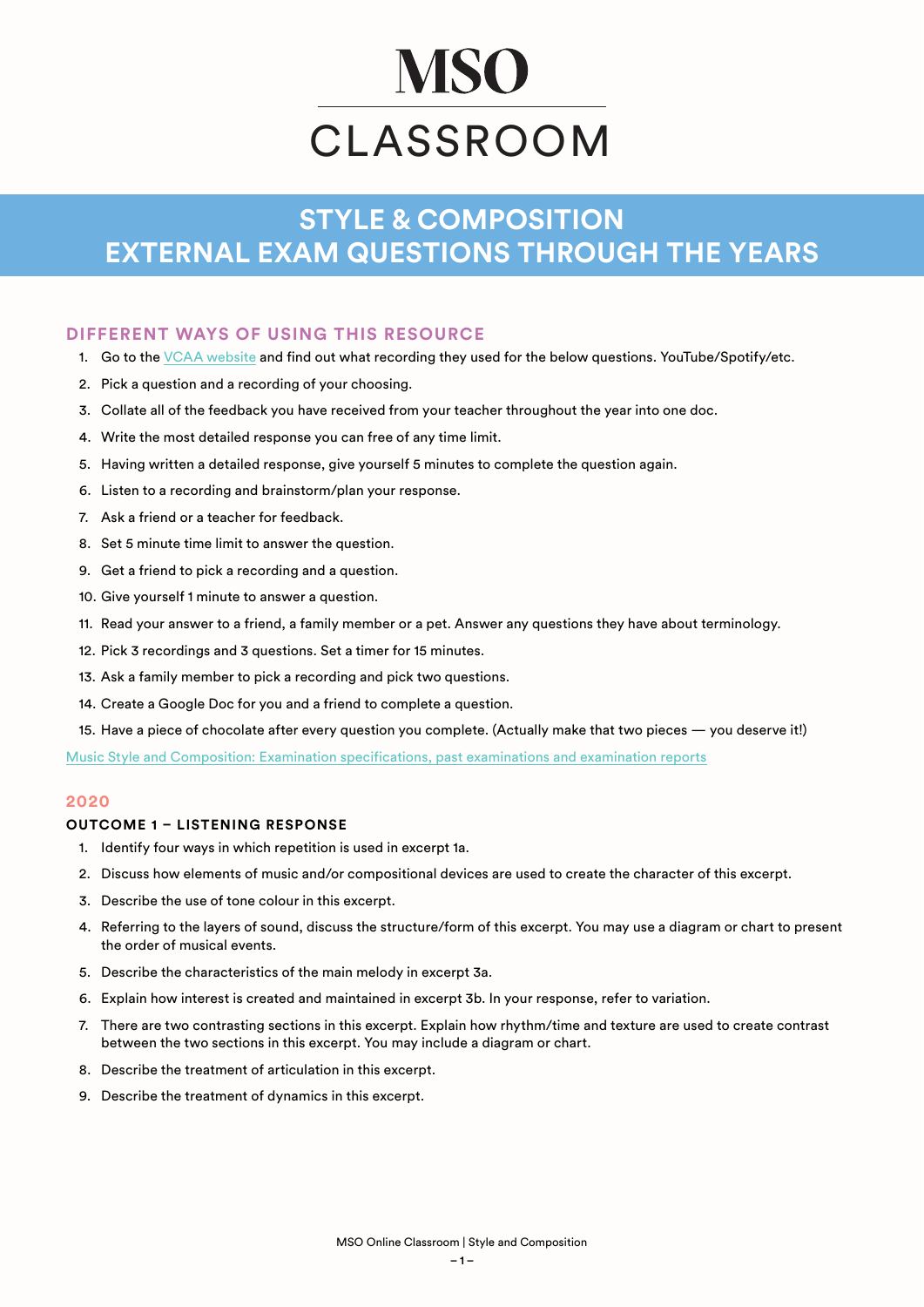#### **OUTCOME 2 – STUDIED WORKS**

- 1. Explain how the composer/creator uses contrast to create the structure/form of this work. You may include a diagram or chart.
- 2. Identify one contextual issue associated with this work.
- 3. Explain how the contextual issue identified in part a influenced the creation of this work. In your response, refer to elements of music and/or compositional devices.
- 4. Select two elements of music from the list below and analyse their treatment in the work you studied in Unit
	- a. melody
	- b. harmony
	- c. tonality
	- d. instrumentation
	- e. rhythm/time.

#### **2019**

# **OUTCOME 1 – LISTENING RESPONSE**

- 1. Describe the use of contrast and repetition in this excerpt.
- 2. Describe the structure/form of this excerpt. You may include a diagram or chart.
- 3. Describe the treatment of harmony and rhythm/time in this excerpt.
- 4. Explain how texture and tone colour are used in combination to create interest in this excerpt.
- 5. Describe the treatment of the solo melody in excerpt 4a.
- 6. Discuss how the solo melody from excerpt 4a is developed in excerpt 4b.
- 7. Discuss how Holst uses elements of music and/or compositional devices to create a dramatic mood that reflects *the Bringer of War*.

# **OUTCOME 2 – STUDIED WORKS**

- 1. Identify the style of this work.
- 2. Describe two characteristics of the style of this work.
- 3. Explain how one of the characteristics described in part b. is evident in this work.
- 4. Explain how two elements of music are used to create contrast in this work. In your response, refer to contrast on micro, medium and global levels.
- 5. 'It is important to understand the context in which a work was created in order to truly understand its meaning.' Discuss this statement with specific reference to the work you studied in Unit 4. You may focus your response on one or more of the following:
	- a. contextual issue(s)
	- b. music style
	- c. compositional device(s)
	- d. element(s) of music.

# **2018**

#### **OUTCOME 1 – LISTENING RESPONSE**

- 1. Explain how the composer has created a sense of drama in this excerpt.
- 2. Describe the treatment of rhythm/time in excerpt 2a.
- 3. Discuss the use of tone colour in excerpt 2b.
- 4. Describe the structure/form of this excerpt. In your response, refer to melody. You may include a diagram or chart.
- 5. Describe the treatment of harmony in this excerpt. You may include a diagram or chart.
- 6. Discuss how interest is maintained in this excerpt. In your response, refer to elements of music and compositional devices.
- 7. Describe the use of texture in excerpt 5a.
- 8. Discuss how the second section of excerpt 5b contrasts with the first section.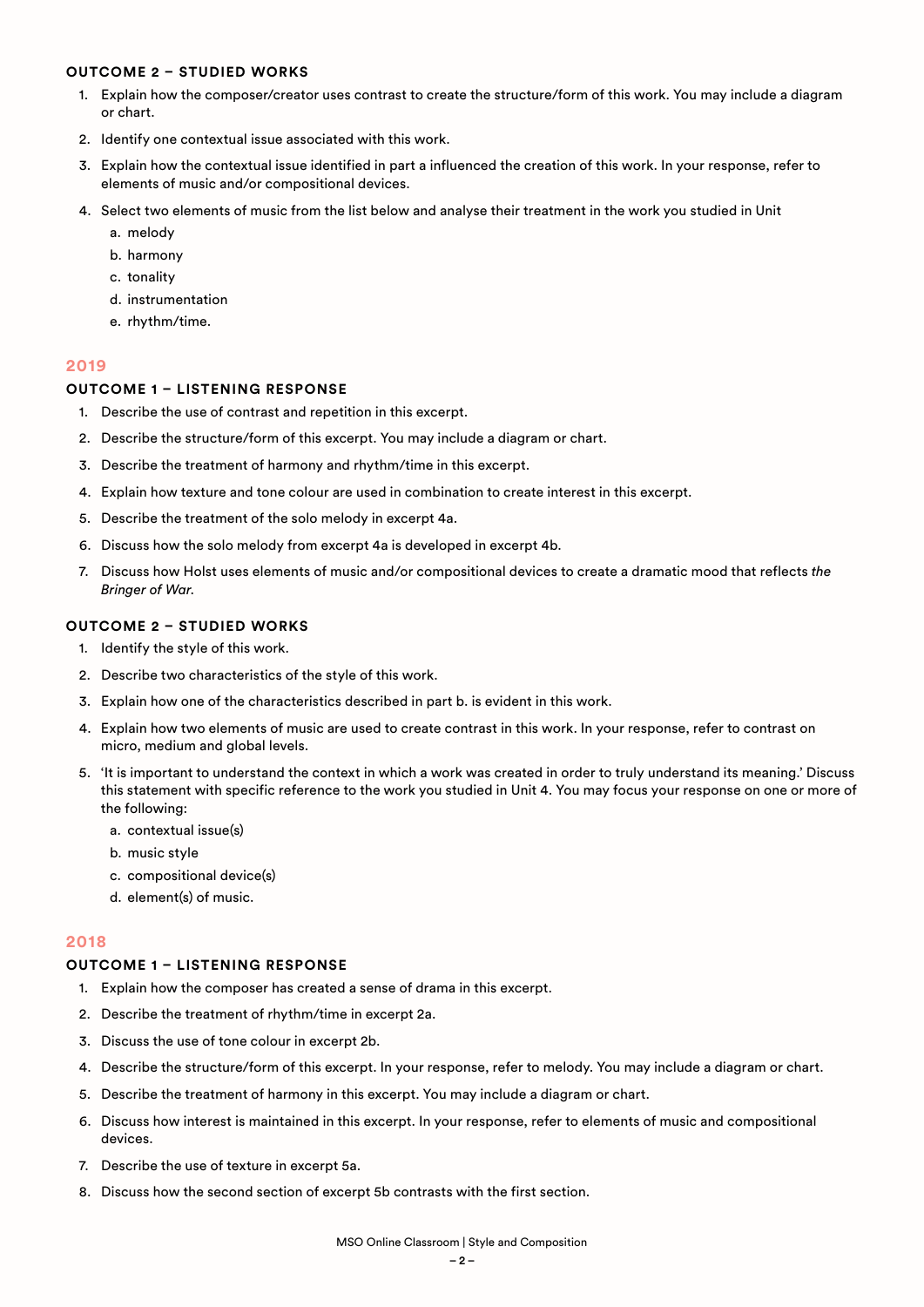#### **OUTCOME 2 – STUDIED WORKS**

- 9. Identify two contextual issues associated with this work.
- 10. Explain how the contextual issues identified in part a have influenced this work. In your response, refer to elements of music and compositional devices.
- 11. Discuss how compositional devices are used to structure/create the form of this work. You may include a diagram or chart.
- 12. Identify two characteristics of the music style of this work.
- 13. Describe how the treatment of two elements of music contributes to the music style of this work.

# **2017**

# **OUTCOME 1 – LISTENING RESPONSE**

- 1. Describe the layers of sound in this excerpt. You may include a diagram or chart.
- 2. Identify and describe two melodic motifs used in excerpt 2a.
- 3. Discuss the use of repetition in excerpt 2b.
- 4. Describe the ways in which articulation, dynamics and tone colour are used to create contrast in this excerpt.
- 5. Describe two ways in which melodic material is used in excerpt 4a.
- 6. Discuss the ways in which the composers/creators create tension in excerpt 4b. In your response, refer to compositional devices and elements of music.
- 7. Describe the use of rhythm/time and meter in excerpt 5a.
- 8. Discuss how instrumentation and texture are used to create a sense of movement and energy in excerpt.

# **OUTCOME 2 – STUDIED WORKS**

- 9. Discuss the ways in which the composer/creator uses repetition and variation at both global and micro levels in this work.
- 10. Identify a contextual issue associated with this work and describe how its influence can be seen in this work.
- 11. Identify the music style of this work and explain how the composer's/creator's use of one or more compositional devices – repetition, variation, contrast – contributes to the music style.
- 12. Describe the structure/form of this work. You may include a diagram or chart.
- 13. Explain how the composer/creator uses one of the following elements of music in this work:
	- tone colour
		- rhythm/time.

# **2016 (Previous study design)**

# **OUTCOME 1 – LISTENING RESPONSE**

- 1. Discuss how the composer evokes a sense of energy and busyness in this excerpt.
- 2. Explain how the voices are used in this excerpt.
- 3. Describe the treatment of rhythm/time in this excerpt.
- 4. Discuss how contrast is used in this excerpt.
- 5. Describe the treatment of melody in excerpt 4a.
- 6. Describe how the composers develop music ideas in excerpt 4b. In your response, refer to texture.

- 7. Discuss how contrast is achieved in this work. In your response, refer to form/structure.
- 8. Describe how this other work is representative of a music style. In your response, refer to melody and harmony.
- 9. Describe two contextual issues related to this work.
- 10. Discuss the impact of one of the contextual issues described in part a. on this work.
- 11. Explain how repetition and variation are used to create interest in this other work.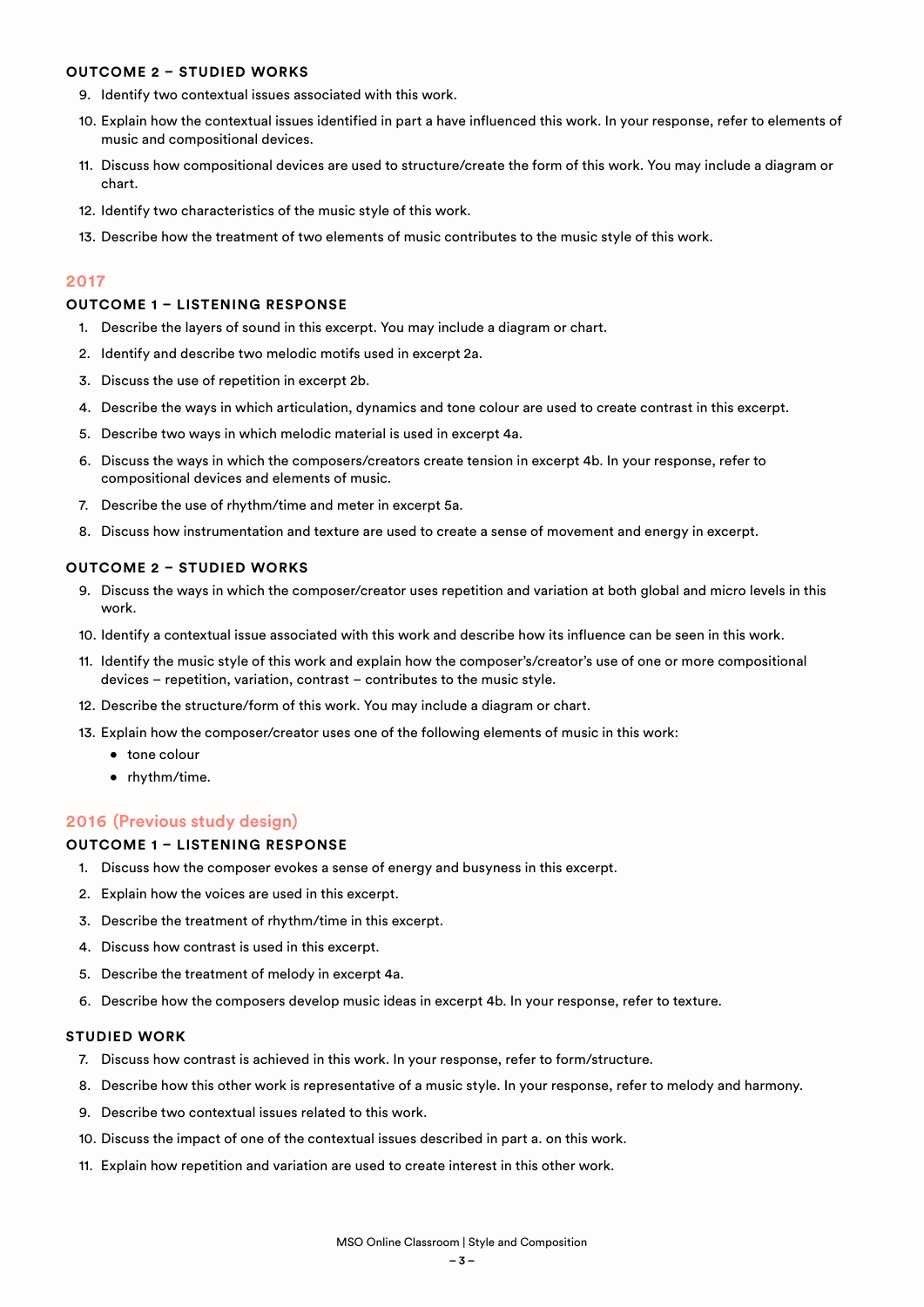# **2015 (Previous study design)**

# **OUTCOME 1 – LISTENING RESPONSE**

- 1. Describe how rhythm and tone colour are used in this excerpt.
- 2. This excerpt is a rondo made up of seven sections that include repeated material. Describe each section in this excerpt. In your answer, make clear the similarities and differences between the sections.
- 3. Describe the instrumentation used in this excerpt.
- 4. Discuss how interest is maintained in this excerpt. In your answer, refer to contrast.
- 5. Explain how the composer uses pitch to build intensity in this excerpt. In your answer, refer to melody, harmony and tonality.

#### **STUDIED WORK**

- 6. Explain how musical features in this work are representative of its style.
- 7. Discuss how a contextual issue has influenced the creation of this other work.
- 8. Describe how the composer/creator uses texture and tone colour in this other work.
- 9. Explain how repetition and variation are used to create the form/structure of this work.
- 10. 'Music's only function is to entertain.' Discuss this statement in relation to this other work. In your answer, you are free to agree or disagree with the statement above and you may focus your response on one or more of the following:
	- contextual issue(s)
	- music style
	- compositional device(s)
	- element(s) of music.

# **2014 (Previous study design)**

# **OUTCOME 1 – LISTENING RESPONSE**

- 1. Discuss how layers of sound are used in this excerpt. In your answer, refer to melody and instrumentation.
- 2. Explain how the composer creates a sense of tranquillity in excerpt 2a.
- 3. Explain how the composer creates contrast in excerpt 2b.
- 4. Describe how rhythm/time is used in this excerpt.
- 5. Discuss the use of repetition in this excerpt. In your answer, you may refer to the repetition of:
	- formal sections
	- phrases
	- melodic shapes
	- intervals
	- harmonic patterns
	- timbres.

- 6. Describe the structure of this work.
- 7. Explain how the composer/creator treats two of the following elements of music:
	- articulation
	- harmony
	- tonality
	- tone colour.
- 8. Describe the style of this other work.
- 9. Discuss how this other work is representative of the music style that you described in part a.
- 10. Discuss how two contextual issues influenced the way the composer/creator created this work.
- 11. Explain the composer/creator's use of variation in relation to melody and rhythm in this other work.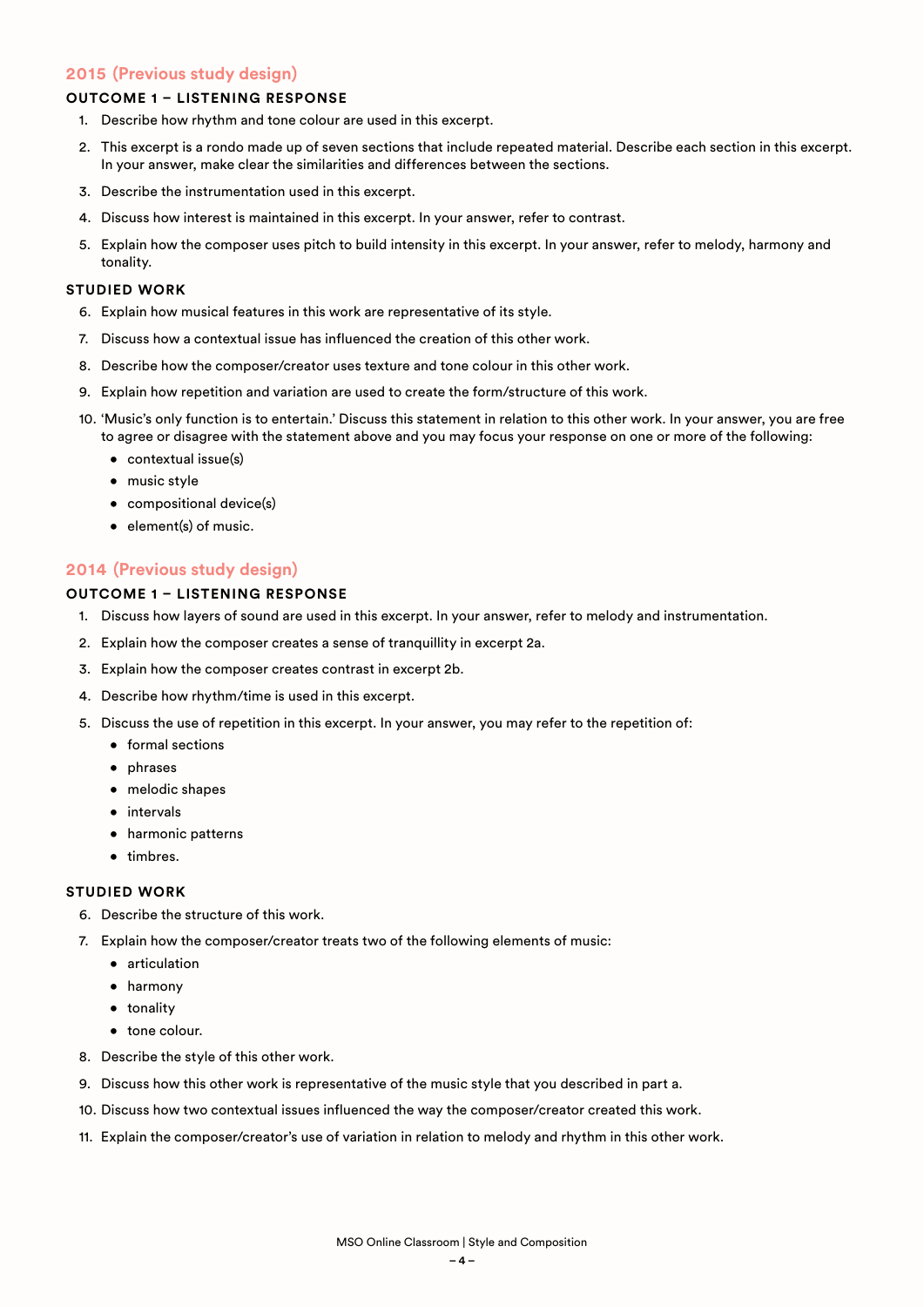# **2013 (Previous study design)**

# **OUTCOME 1 – LISTENING RESPONSE**

- 1. Describe how the composer creates interest in this work.
- 2. Describe the structure of this excerpt. You may use a diagram in your response.
- 3. Describe how the lead singer is accompanied throughout the excerpt.
- 4. Discuss how the composer develops melody in this excerpt
- 5. Describe how dynamics are used in this excerpt. You may use a diagram in your response.
- 6. Describe how articulation is used in this excerpt.
- 7. Explain how the composer has created a sense of drama in this work.

#### **STUDIED WORK**

- 8. 'Unless Australian composers create music that engages listeners, their music will remain in the archives.' Discuss this statement in relation to the Australian work that you have studied. In your answer, refer to one contextual issue.
- 9. Describe two musical terms\* that can be used to support analysis of this other work.
	- *\* This refers to the terminology that is used to describe elements of music and compositional devices. Examples of such terms are 'riff', 'phrase', 'mode', 'sequence', 'inversion', 'ostinato' and 'ternary'.*
- 10. Discuss how the composer has developed musical ideas in this other work. Refer to the two terms that you described in part a.
- 11. Discuss how the composer's use of melody and tone colour is representative of a particular music style.
- 12. Explain how the composer uses two compositional devices in this work.

# **2012 (PREVIOUS STUDY DESIGN)**

# **OUTCOME 1 – LISTENING RESPONSE**

- 1. Describe how contrast is created in this excerpt. In your answer refer to tone colour and texture.
- 2. Describe how the composer creates a sense of both stillness and movement in this work. In your answer refer to melody, harmony and rhythm.
- 3. Describe the rhythm of the accompaniment in this excerpt
- 4. Explain how the vocal line changes across the excerpt. In your answer you may refer to
	- phrasing
	- tessitura
	- motive
	- influence of text
	- tone colour
	- pitch centre.
- 5. Explain how musical material is used to build intensity in this excerpt.
- 6. This work features a set of variations on the tune *Pop Goes the Weasel*. Discuss three ways in which variation is used in this work.

- 7. Identify two significant contextual issues associated with this work.
- 8. Discuss how one of these contextual issues has influenced this work.
- 9. Describe two ways in which the composer/creator uses contrast in this other work.
- 10. 'The way in which repetition is used to develop a work is often typical of a particular music style.' Discuss this statement in relation to the work.
- 11. Explain how the composer/creator uses two of the following elements of music in this other work.
	- melody
	- structure
	- articulation
	- tone colour
	- tonality
	- rhythm.